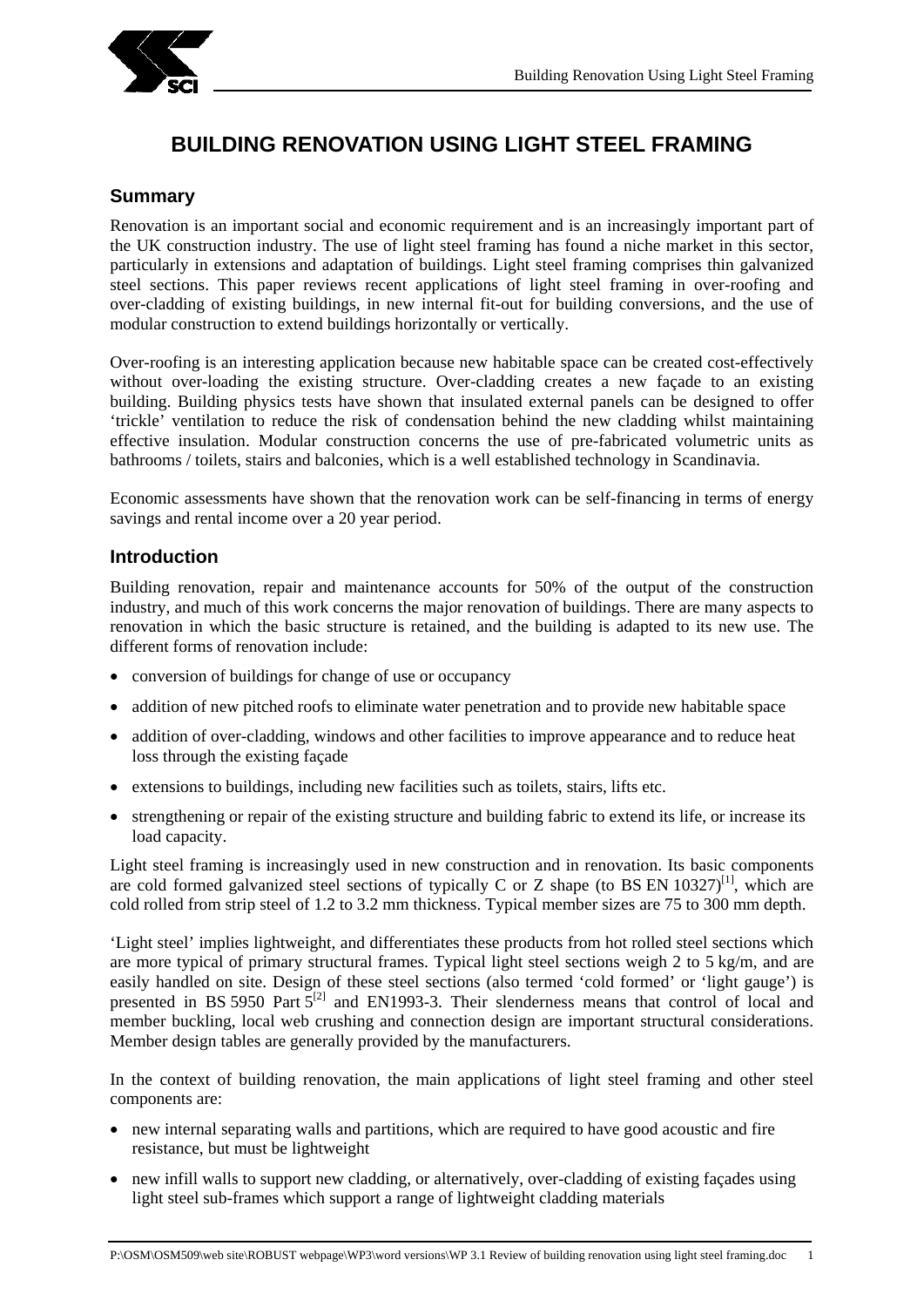

- over-roofing of existing flat roofs, often with the creation of new habitable space
- new modular units used to extend buildings or to provide new toilet or bathroom units, and external lifts or stairs
- new mezzanine floors in buildings which have suitable floor to ceiling height.

Examples of these different applications are presented in Figure 1 to Figure 3. There is an important market in the conversion of redundant office blocks into apartments, which includes many of the above construction features. Similarly, renovating poor quality concrete panel buildings of the 1960's and 70's is an increasingly serious requirement for many public authorities. The characteristics of the construction methods which are sought in renovation applications are:

- speed of construction on site through offsite pre-assembly of major components, where appropriate
- lightweight to minimise loading on, or strengthening of, the existing structure
- long design life (730 years) and ease of maintenance and replacement
- good in-service performance, such as acoustic and thermal insulation and robustness to damage
- good fire resistance (i.e. non-combustible construction)
- minimum disruption by the construction activities and by aspects such as deliveries of materials.

This paper review recent advances in the use of light steel framing in the renovation sector, concentrating on the UK, but also introducing other European developments relevant to this sector.



**Figure 1** *Over-roofing of hospital building using long span Capella roof trusses from Kingspan*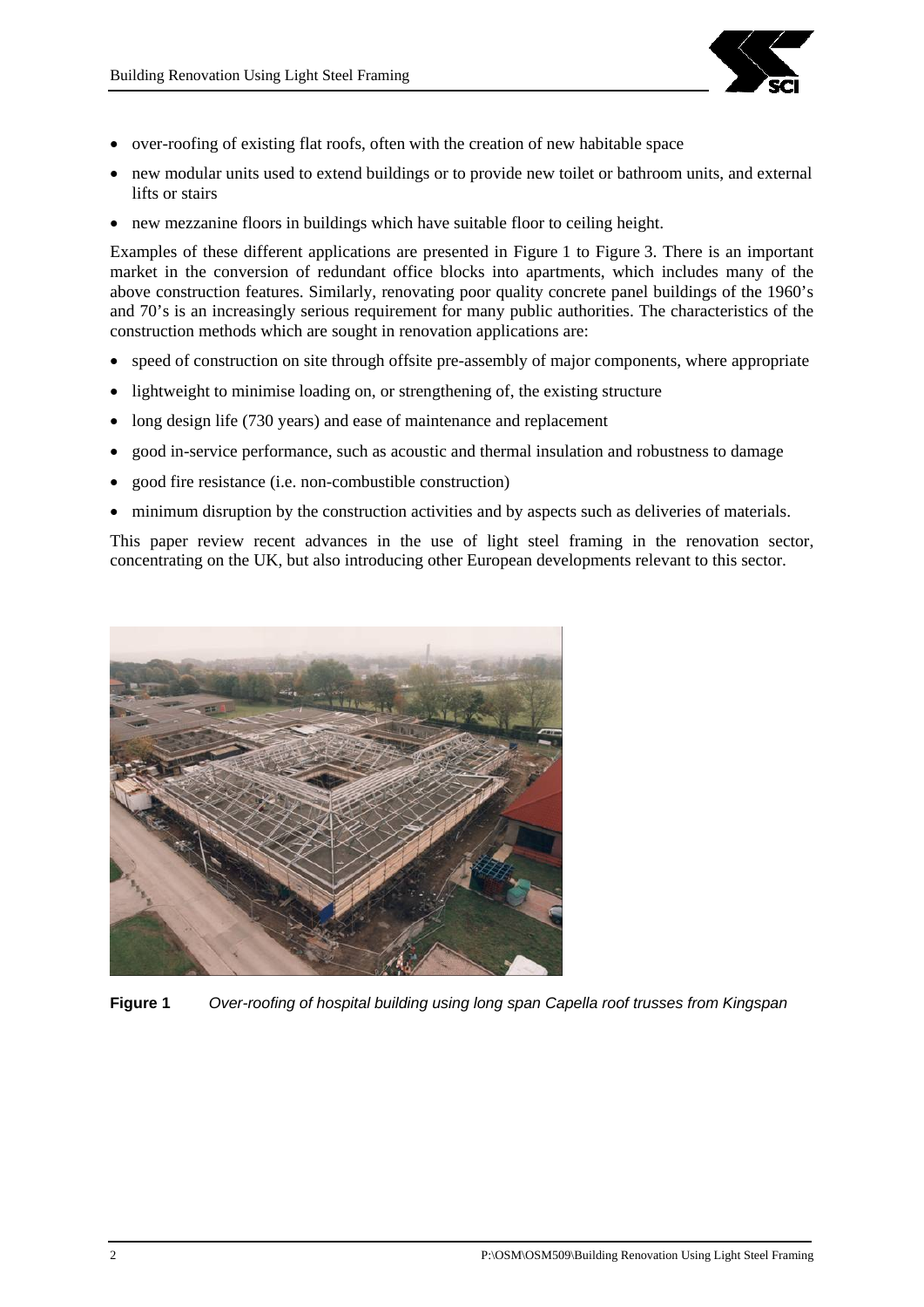



**Figure 2** *Roof-top extension of an existing building at Plymouth University*



**Figure 3** *Roof-top extension of an existing building in Rotterdam*

# **Infill and Separating Walls**

Infill walls are placed within a structural frame or concrete slab structure and are designed to support the cladding and to resist wind loading applied to it. Infill walls comprise C sections of typically 150 mm depth that span vertically between top and bottom tracks fixed directly to the concrete slab. Some vertical movement is allowed for the attachment to the top track. An example of light steel wall construction is shown in Figure 4.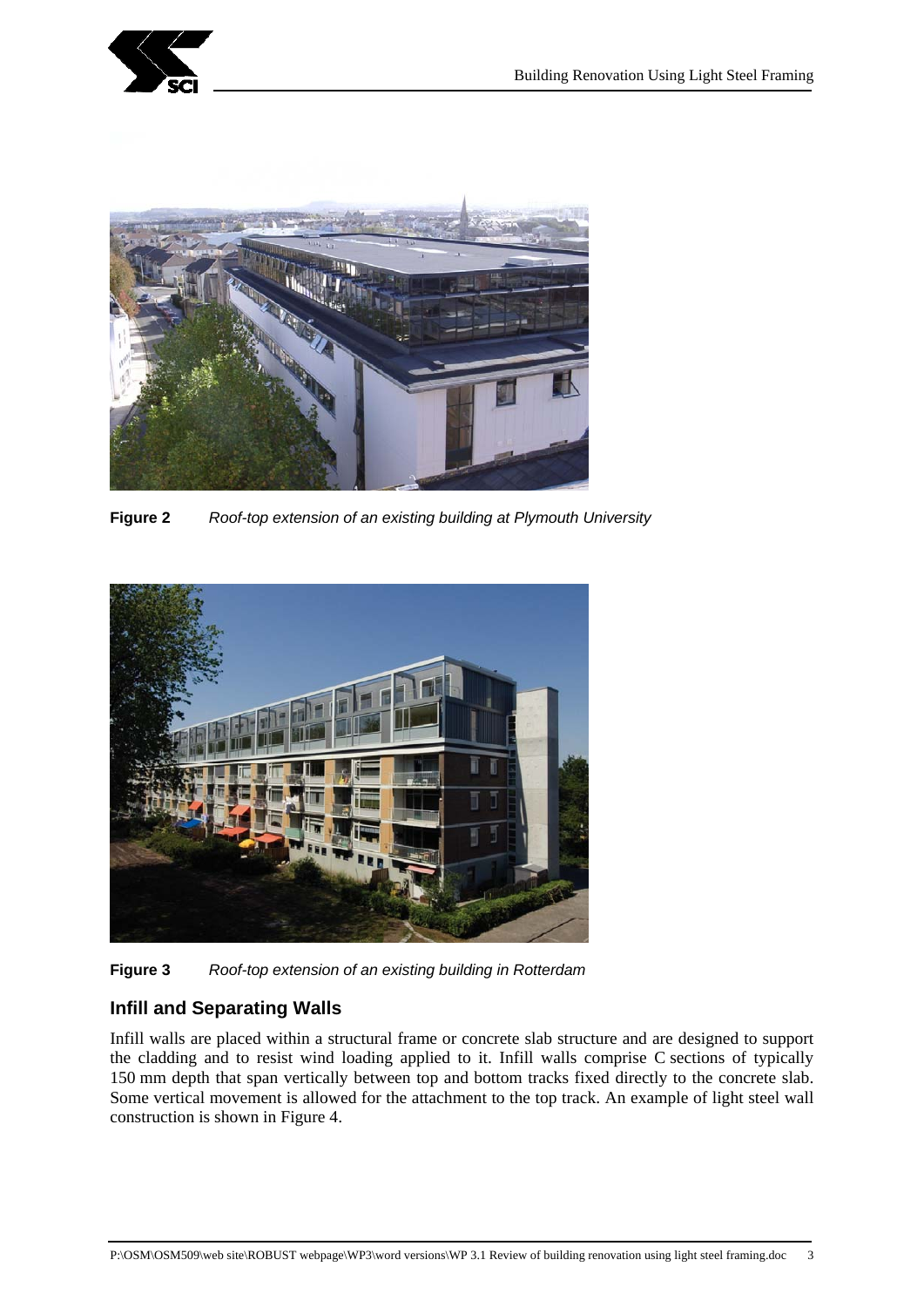



**Figure 4** *New light steel infill wall by Metsec for roof-top extension*

These walls are insulted externally, which is often supplemented by additional insulation placed between the vertical members (studs). On the internal face, a vapour barrier and one or two layers of fire resistant plasterboard is attached. Lightweight cladding can be attached through the insulation directly to these studs, but brickwork requires separate support from the primary structural frame or slab or from the foundations. Wall ties, placed in a separate vertical track and attached to the studs, provide lateral support to the brickwork.

Separating walls are internal walls between apartments, and are designed to provide suitable acoustic insulation and fire resistance. Generally, the detailing measures required to provide good acoustic insulation are also sufficient to achieve 60 minutes fire resistance<sup>[3]</sup>. Two layers of fire resistant plasterboard supported on resilient bars on either side, with insulating quilt between the studs, gives an airborne sound reduction of over 53 dB, which is required by Building Regulations Part E (including the low frequency connection factor).

The motivation for using infill and separating walls in light steel is related to their speed of assembly, lightweight (particularly in relation to local line loads on floors), good acoustic insulation, and ease of relocation or future modification. Important new markets are in apartment buildings, cinemas, and major hospitals where these benefits can be realised.

## **Over-roofing or Roof-top Extensions**

'Over-roofing' is a terms used for the creation of a new roof structure to an existing building[4]. it takes three basic forms:

- 'cold roof' construction, in which a new pitched roof covers a flat or slightly pitched roof and the insulation is placed on the existing roof.
- 'warm roof' construction, in which a new, often steeply pitched roof is insulated and often provides a mansard shape for habitable use
- roof-top extensions of one or two habitable floors, using support from the existing structure.

The main reasons for over-roofing are the poor performance of the existing roof (such as water leakage) and the desire to utilize the space in the roof, for example, for communal use or as new apartments. The form the new roof construction depends largely on whether or not the space is intended for habitable use. In hotels and commercial buildings, the new roof can also hide unsightly service plant and lift housings. The value of the new space created can pay for all the renovation work (see economic assessment).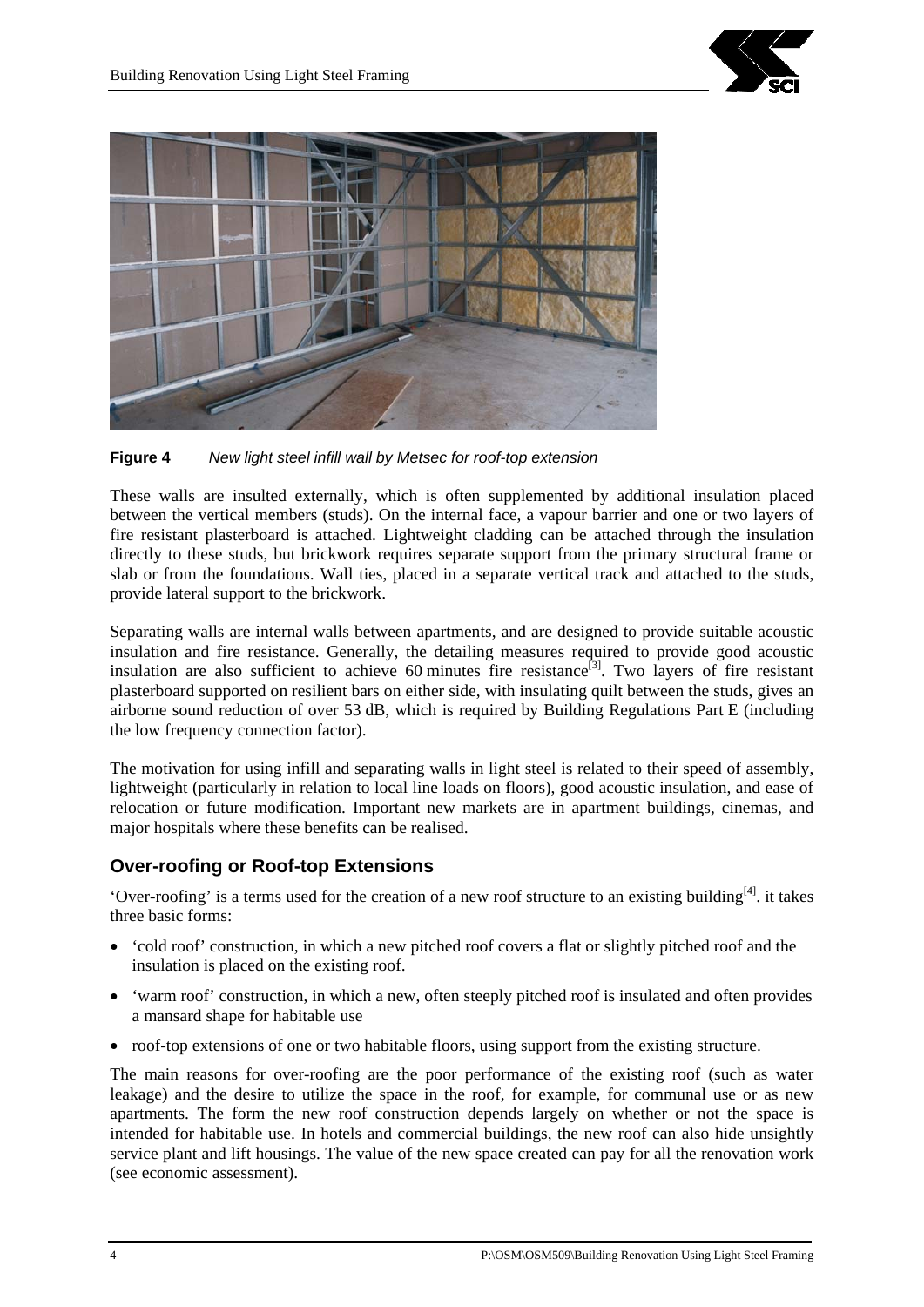

Light steel framing may be used in 'over-roofing' schemes in the following forms:

- closely spaced trusses spanning between façade walls
- widely spaced trusses spanning between façade walls and supporting purlins between them
- portal frames or other moment-resisting structures supported on perimeter columns
- lightweight steel structure supported by a grillage of steel beams.

The trusses may take the form of simple pitched trusses (normally 'Fink' or 'Pratt' trusses) or mansard-type trusses, creating deeper useable space. The 'Capella' system by Kingspan, shown in Figure 5, uses bolted C and  $\Sigma$  sections to offer a versatile system for variable roof slopes.





Portal frames provide more useable space, but have the disadvantage of requiring horizontal ties or some other restraint at their base which may be affected by the capabilities of the existing structure. For this reason, portal frames used in over-roofing schemes should generally be supported on the existing columns of steel or concrete framed structures. The 'Swagebeam' system by Ayrshire Framing has been specifically developed to achieve moment connections through their swaged ends when bolted together. This system can be bolted together easily on site to minimize craneage.

Pre-fabricated trusses can be lifted into place and are supported on the existing load-bearing walls or columns. The space between these trusses can be utilized to cover roof-mounted plant, and to provide for habitable space. Trusses can be also designed to incorporate door openings. Purlins spanning between the widely spaced trusses are typical of conventional roof construction. Roof sheeting, tiling battens and tiles may be attached to create a more traditional external appearance.

The construction of new apartments on the top of the former Shell Downstream Building demonstrated the use of 'stick-built' on-site light steel construction for this 2 storey roof top extension. The apartments are built to a high standard of acoustic insulation in the separating walls, shown in Figure 4.

The light steel structure of the building in Figure 3 in Rotterdam is shown in Figure 6.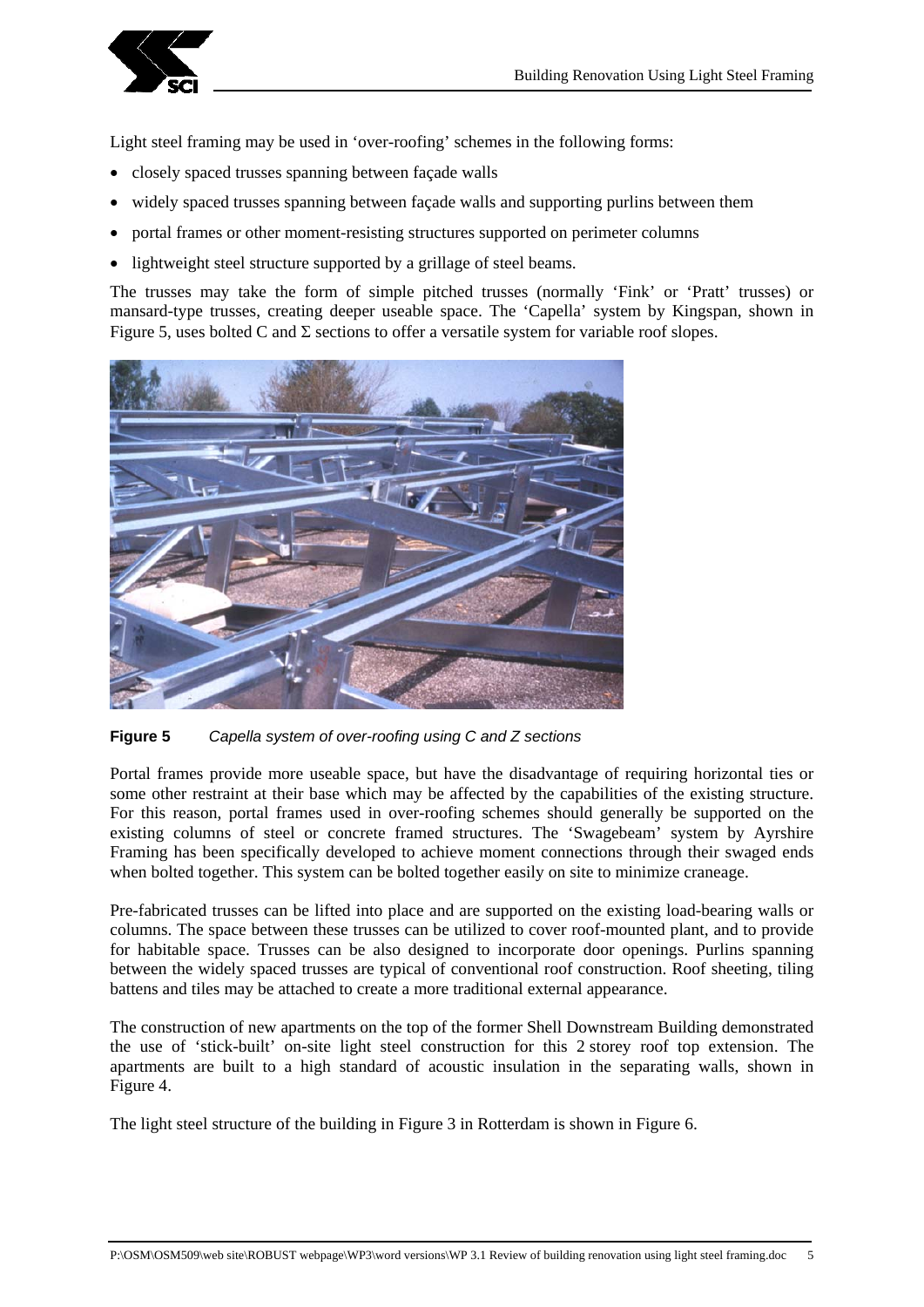



**Figure 6** *Light steel framework of roof-top extension in Rotterdam*

# **Over-cladding**

'Over-cladding' is defined as the attachment of new cladding directly over an existing façade<sup>[5]</sup>, and is differentiated from 're-cladding' in which the existing cladding is replaced. Over-cladding is carried out in order to:

- reduce the heat losses through the façade and to meet modern thermal regulations
- improve the appearance of the building
- arrest the deterioration of the existing structure or façade, including water leakage
- minimise disruption to the occupants during the renovation process.

Over-cladding can use a variety of materials, including composite (sandwich panels) or metallic cassette panels, as shown in Figure 7. Insulation is provided behind the new cladding and may be attached to the existing wall with suitable weather protection.

Over-cladding often involves use of a sub-frame which is attached either directly to the existing façade, as shown in Figure 8, or preferably to the existing floors or primary structure which avoids attachment to a potentially weak existing facia. In the second case, the sub-frame must be much more robust and longer spanning, which lends itself to the use of light steel framing. Storey high sub-frames can be created. This frame and its attachments requires some form of adjustment for site tolerances, and also the irregularity of the existing façade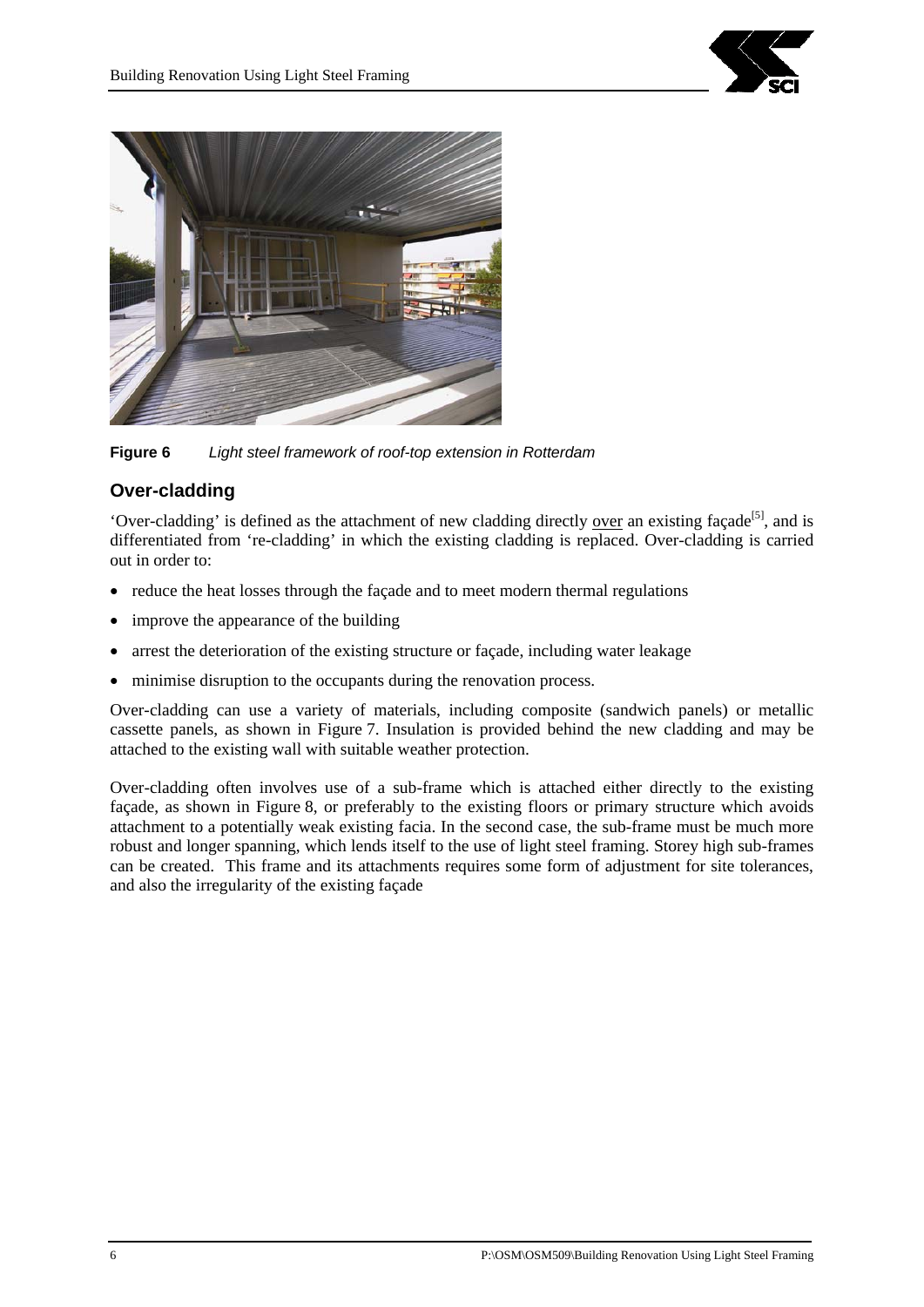



**Figure 7** *Over-cladding using horizontally orientated metallic panels*



**Figure 8** *Over-cladding using light steel cassettes in Finland*

A large number of buildings have been over-clad in the UK and in Scandinavia using a variety of metallic cladding systems, and some examples are shown in Figure 6 and Figure 7. Harrison<sup>[6]</sup> reviewed various case examples for large concrete panel buildings. Often over-cladding is combined with over-roofing as part of a comprehensive renovation strategy. New windows are also provided so that the overall savings in energy use by the occupants are dramatically reduced.

A prototype over-cladding system using composite panels spanning vertically between sub-frames, which are attached to concrete slabs, was developed in research at Imperial College, London. A 5 m  $\times$  6.3 m composite panel by Kingspan has been subject to exposure trials at Edinburgh University for over 4 years. The completed panel is shown in Figure 9 It was found that the environmental conditions in the cavity behind the new façade do not lead to a risk of condensation, and that the small air movement is such as not to significantly affect the insulating effect of the external composite panels (see later). The heat losses through the existing façade are reduced by over 50%.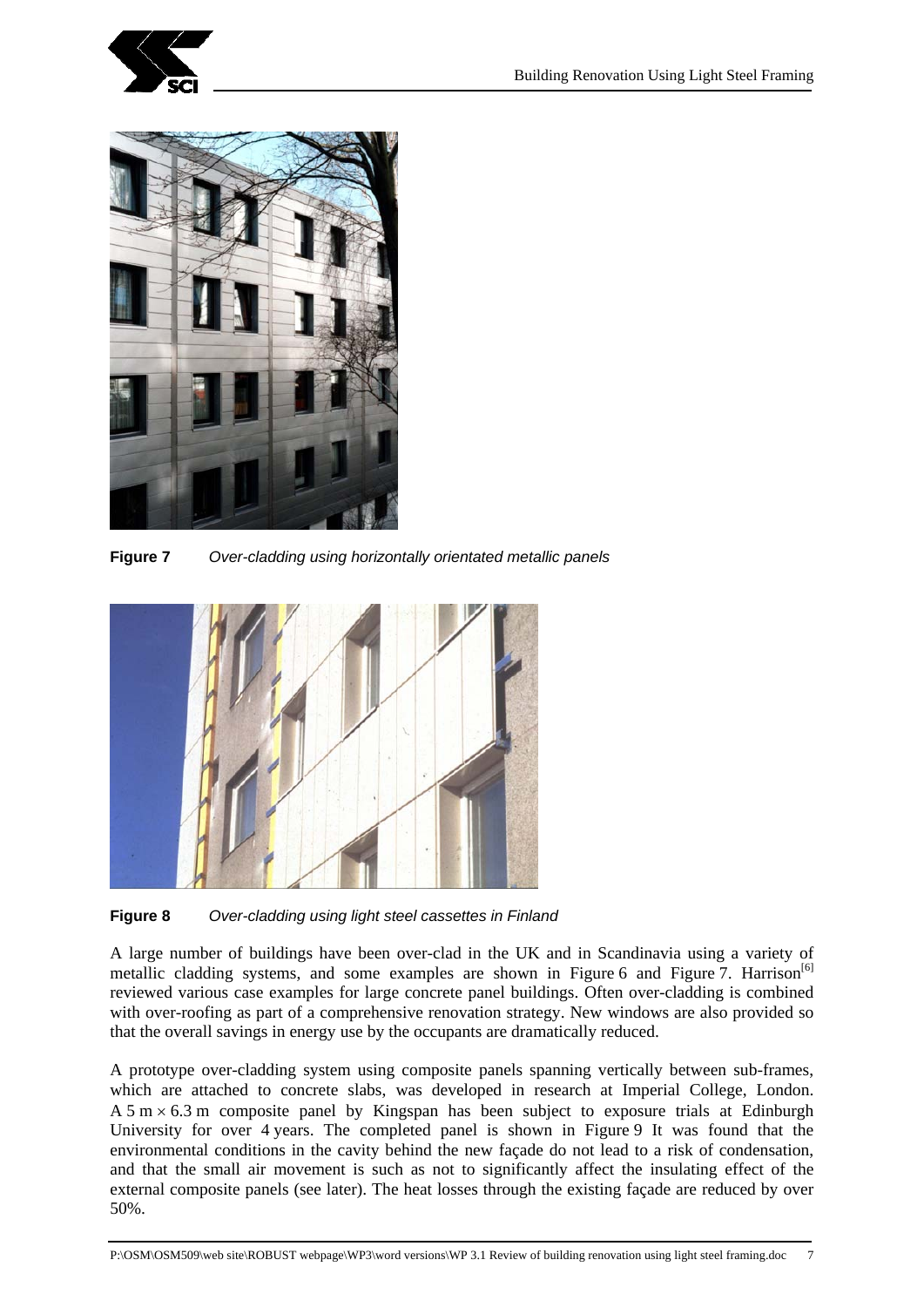



**Figure 9** *Edinburgh University over-cladding test*

Other over-cladding systems using light steel framing include profiled sheeting of various forms with insulation behind, or large cassette panels supported on sub-frames. Generally over-cladding systems are designed on 'rain screen' principles<sup>[7]</sup>. The light steel sub-frames can be perforated, to reduce 'cold-bridging' through them, but this form of local heat loss is not usually significant in terms of overall energy efficiency.

A representation of a typical concrete building with new cladding stairs and balconies is shown in Figure 10.



**Figure 10** *Representation of over-cladding and new external lifts and stairs*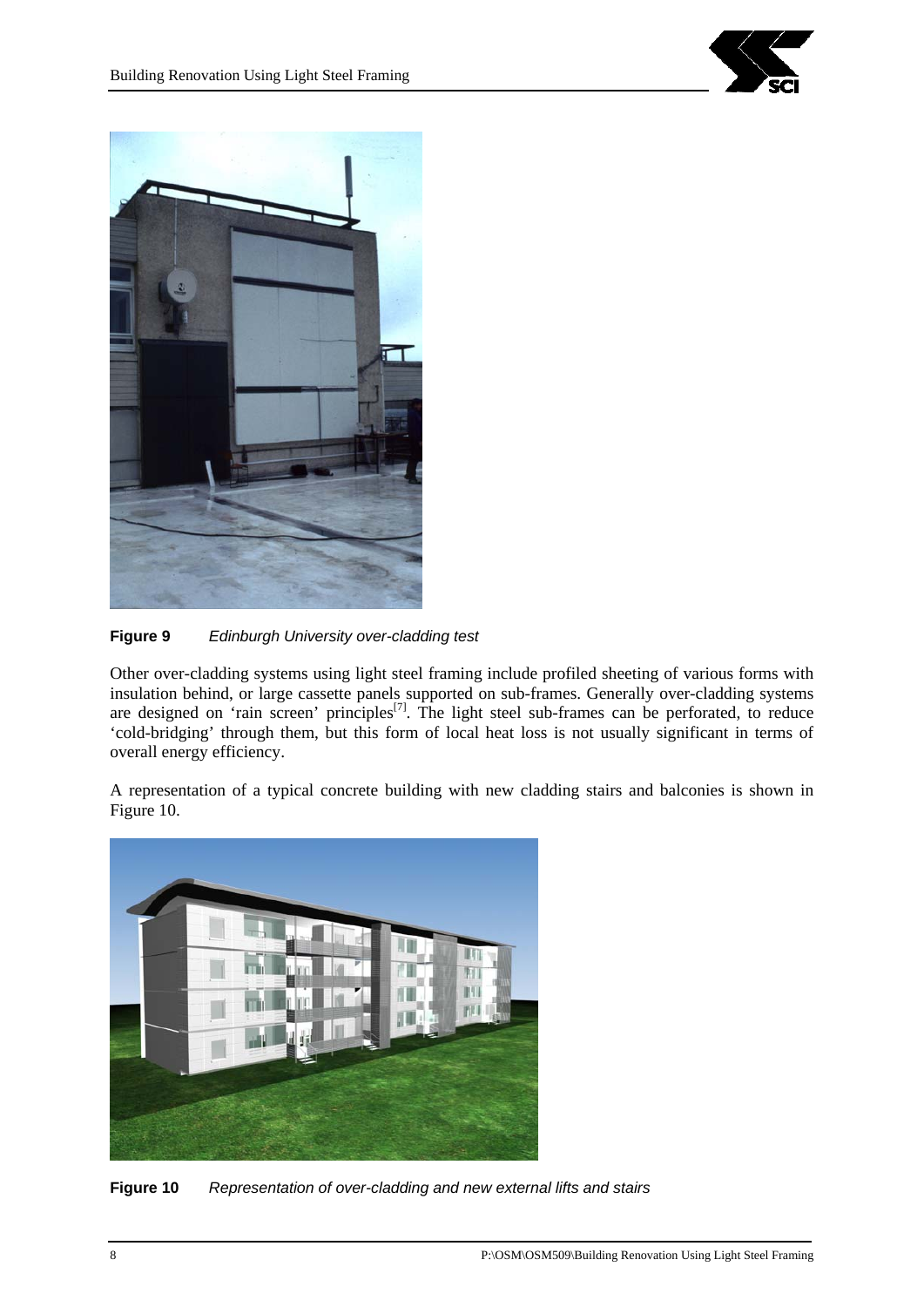

## **Modular Units in Renovation**

Buildings may be extended easily using modular or 'volumetric' units which are self-supporting vertically, but which are supported laterally by the existing structure. The modular units are pre-fabricated and fully fitted out before being transported to site. Modules are generally less than 3.5 m wide so that they can be transported without special escort and are easily lifted into place. Cladding can be pre-attached, or can be installed conventionally on site.

Examples of the use of modular construction in renovation include:

- new external toilet and bathroom units see Figure 11
- new balconies and access ways
- new lifts and stairs
- roof-top extensions to create new rooms.

The use of modular units in renovation applications is most well established in Scandinavia, where an efficient large-scale factory production is allied to speed of construction, and a short 'weather-window'. However, interest in modular construction is increasing in the UK, and recent applications include medium-sized hotels and social housing projects<sup>[8]</sup>. A particular niche market is in extensions to existing hotels, where speed of construction and minimum disruption to the hotel operation are the main benefits. New bathroom and toilet modules may also be used inside existing buildings by sliding them into position on the floors.



**Figure 11** *Toilet module in building extension in Finland (by Ruukki)*

An example of the use of modular construction in a rooftop extension to create new study bedrooms in a student residence in Finland is illustrated in Figure 12. New modular units can also be included as part of a comprehensive over-cladding and renovation scheme, as illustrated in Figure 2. The light steel structure of the open-sided modules in this project is shown in Figure 13. In this case, the floor and roof members of the 6 m long modules are orientated longitudinally.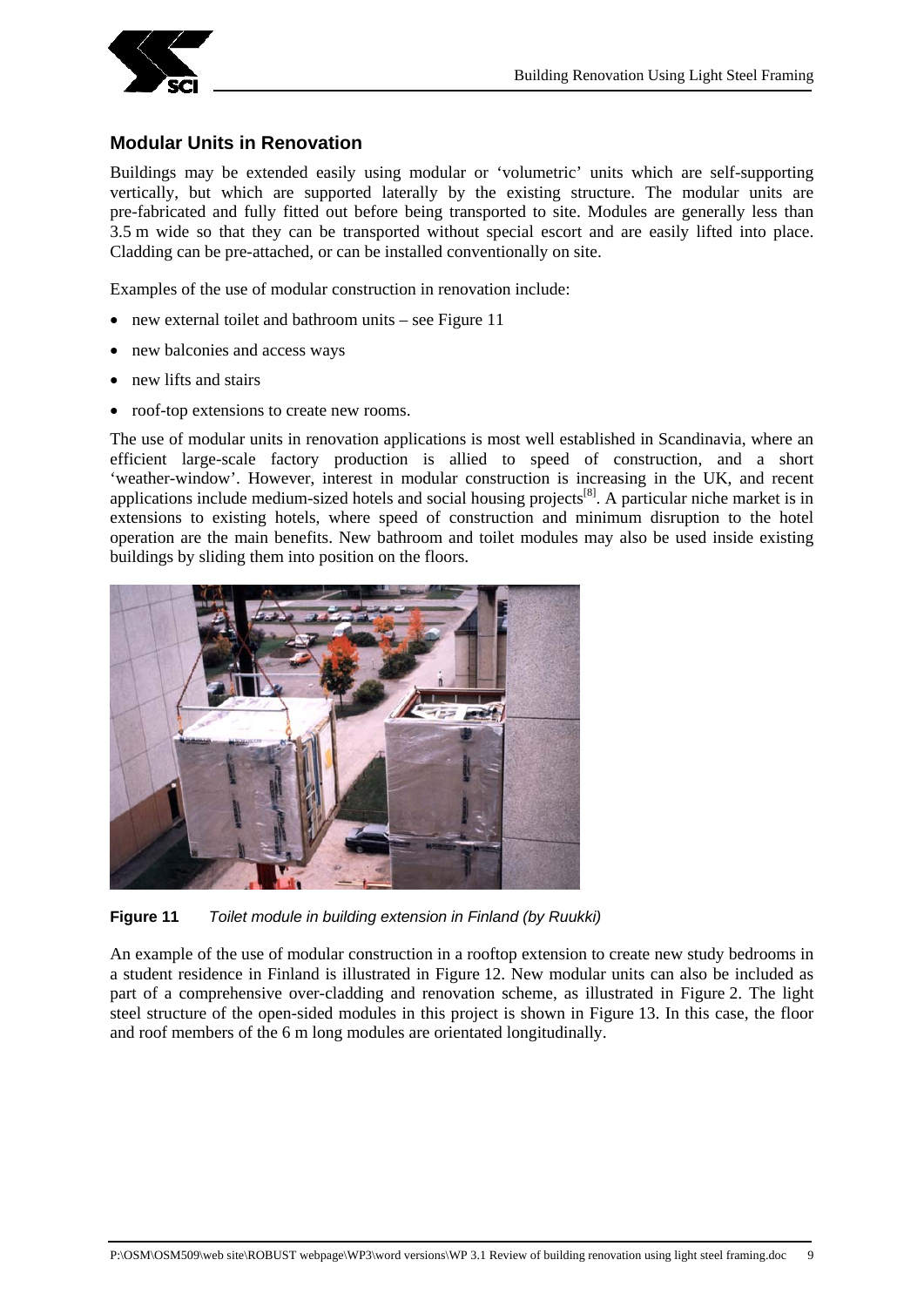



**Figure 12** *Modular units in roof-top extension in Finland*



**Figure 13** *Structural components of open sided modules used in the roof-top extension at Plymouth* 

# **Economic Assessment of Over-roofing and Over-cladding**

A full economic assessment of over-roofing and / or over-cladding savings must take into account the following annual savings and income, in addition to the broad social and environmental benefits. The readily quantifiable financial benefits are:

- savings in heating bills for both the occupants and owner
- increased rental charges due to an improved internal and external environment
- increased revenue (or sales) from the creation of new habitable space or additional facilities
- reduced maintenance and repair costs of the existing roof or façade.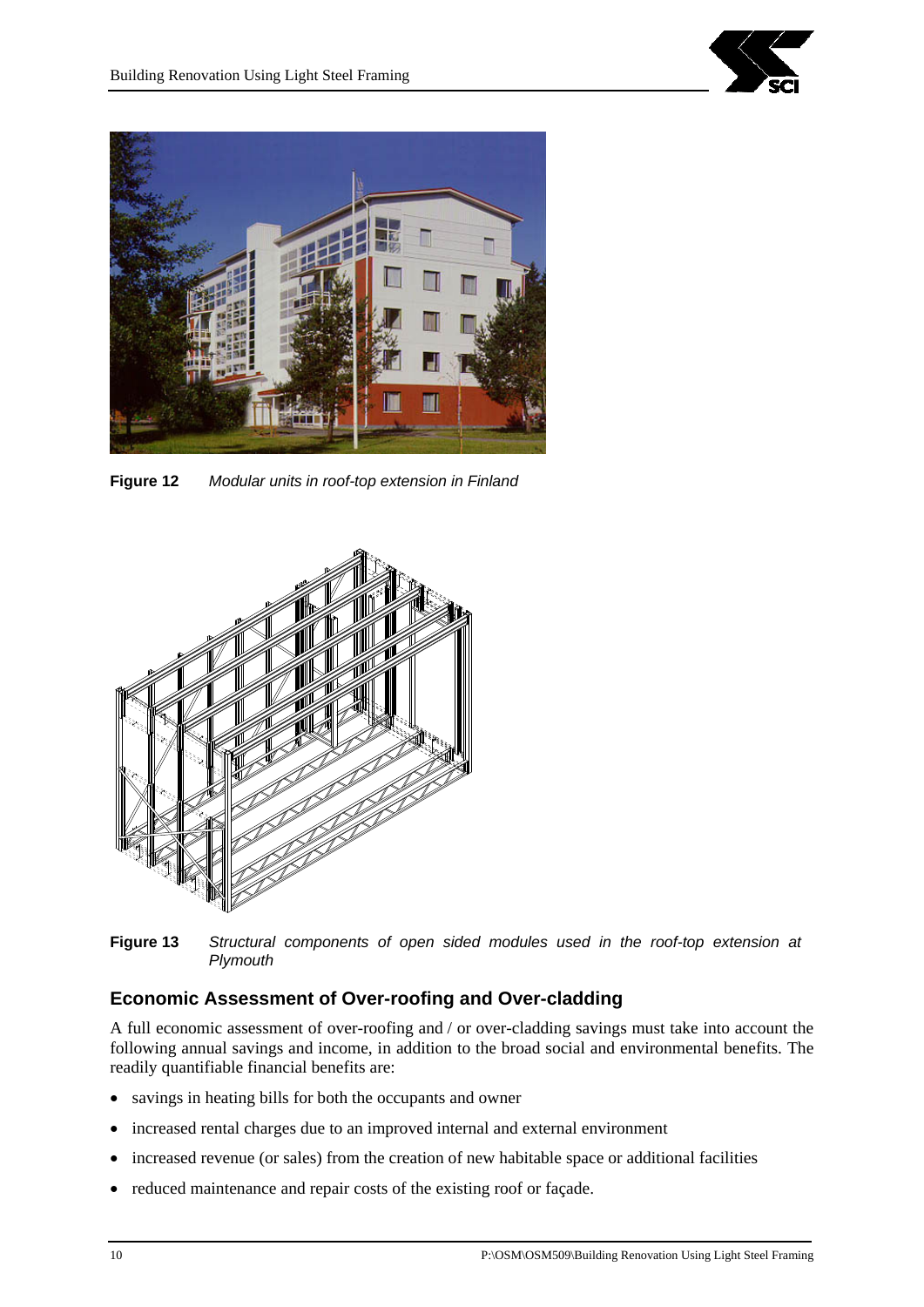

Other demonstrable savings of these renovation projects, in comparison to the alternative of demolition and re-building are the:

- cost of having to re-house the occupants temporarily
- extra cost and disruption of demolition and re-building in terms of site infrastructure, etc.
- time delays required by demolition and re-building

The broad social and environmental benefits are:

- less energy use in service and also in the renovation process
- better comfort and quality of life for the occupants
- reduced  $CO<sub>2</sub>$  emissions in terms of the construction process and long term energy use
- less noise during renovation in comparison to demolition and new build
- much less waste and land-fill charges
- less additional local road traffic and environmental impact
- improvement to the urban landscape.

An economic assessment has been made of the over-roofing and over-cladding of a typical 12 storey high-rise building in West London consisting of 96 two bedroom apartments. Over-roofing creates eight new apartments and over-cladding of the whole façade (including new windows) reduces heat losses by over 70%.

Direct annual fuel cost savings of about £190 per apartment were estimated, which is equivalent to over £18,000 per annum for the whole building. Assuming a 2% increase in the real cost of energy, the present value of the fuel cost savings over 20 years amount to £246,000 or £36/ $m^2$  of existing floor area.

However, additional annual revenue is generated by reduced maintenance, increased rental revenue from existing apartments and rental revenue from the new roof-top apartments  $(\text{\textsterling}80/m^2$  of new floor area per annum). Thus, total savings (including fuel cost savings) have been estimated to be in excess of £94,000 per annum, with a present value over 20 years of nearly £1.3 million, of £173/m<sup>2</sup> of total floor area.

The cost of the over-roofing scheme is taken as  $\text{\pounds}800/m^2$  of new floor area, and the cost of the over-cladding scheme is taken as  $£150/m<sup>2</sup>$  façade area, which are typical costs of recent projects. This gives a total cost of the renovation scheme of £1 million, which is equivalent to £135 m<sup>2</sup> of total floor area.

It follows that the renovation scheme is self-financing over a 20 year period based on the easily quantifiable benefits. Inclusion of other environmental benefits, as listed above, would make the argument for renovation even more compelling.

Added to these economic benefits is the predicted reduction in  $CO<sub>2</sub>$  emissions of 513 tonnes per year. Furthermore, these benefits will continue long after the 'pay-back' period.

## **Design Life**

The standard thickness of zinc coating in galvanized strip steel is  $275 \text{g/m}^2$  and the design life of galvanized steel components is very long (700 years) in a warm dry environment. In conditions which may lead to periodic condensation, the design life exceeds 60 years, provided that water is able to evaporate and does not run over the surface. This is because hydrated zinc products will protect the steel surface from further zinc loss unless washed away.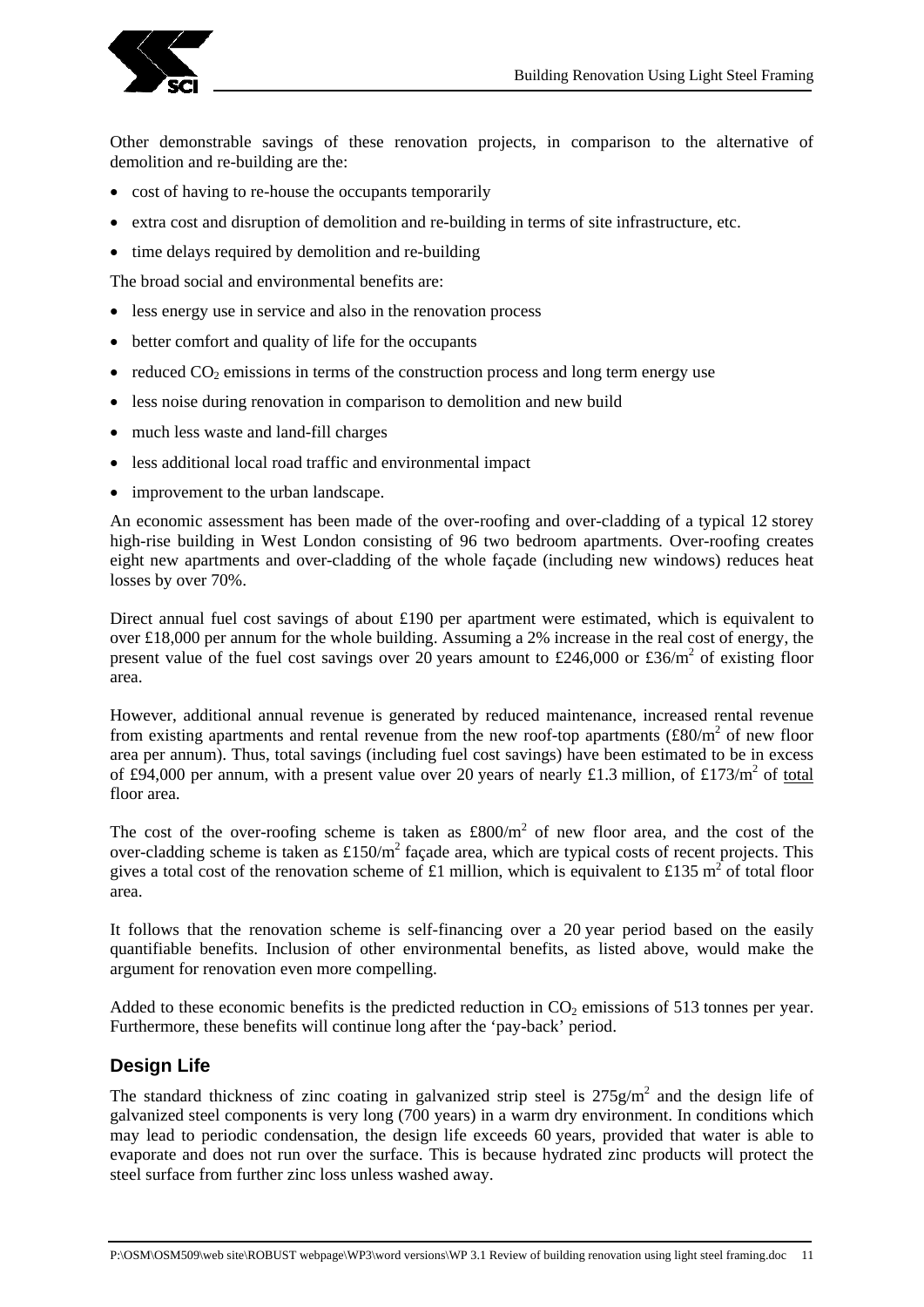

In a 'cold roof' or over-cladding application, some longer term moisture presence may be expected. However, data collected by Corus and SCI shows that the 'time of wetness' is still relatively short in these applications. In over-cladding systems, trickle ventilation allows for pressure equalisation behind the new façade and prevents ingress of direct rain and allows for drying out, as observed in the Edinburgh University prototype over-cladding tests which have now been in place for 13 years in relatively exposed conditions. A typical thermal profile is presented in Figure 14, which shown the thermal 'buffer' effect of the over-cladding.

The design life of galvanized steel in over-cladding and over-roofing applications may be estimated as at least 60 years, and very long in internal 'warm frame' applications. The over-cladding elements may be replaced, if damaged.

#### **Conclusions**

This paper reviews the application of light steel framing in the renovation sector. 'Over-roofing' is a particular niche market for which light steel framing is ideally suited. New habitable space can be created easily. 'Over-cladding' using light steel sub-frames and new cladding can lead to considerable energy savings to meet new thermal regulations, and reduce  $CO<sub>2</sub>$  emissions. Economic assessments have demonstrated that the complete renovation work can pay for itself in terms of energy savings and additional income over a 20 year period.



**Figure 14** *Thermal performance of Edinburgh University over-cladding test*